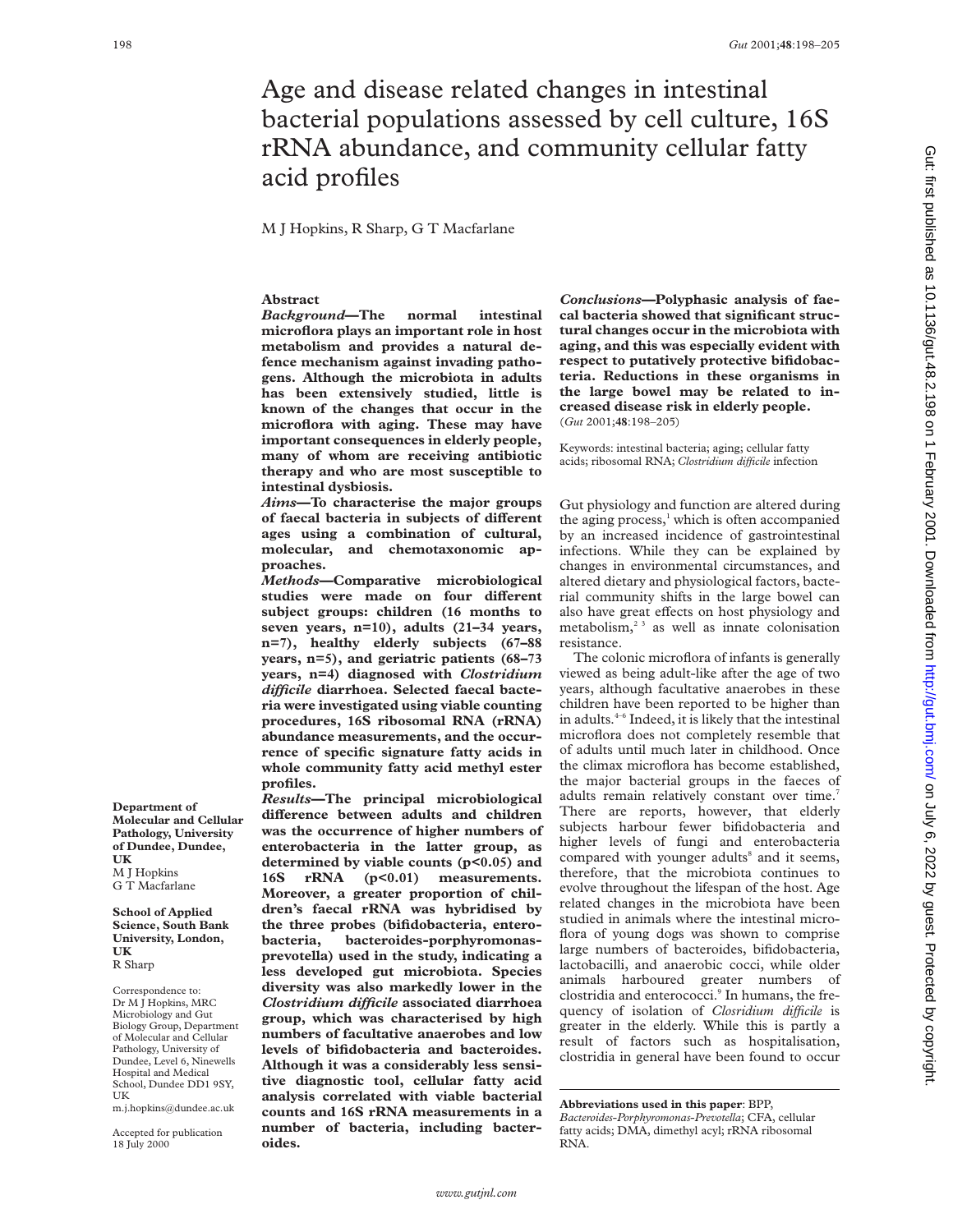in significantly higher numbers in healthy elderly volunteers compared with younger subjects.<sup>10</sup>

Immunological changes occur in the body with advancing age, as evidenced by reduced efficiency in B and T cell mediated immune responses.<sup>11-13</sup> Other age related effects, such as decreased gastric acid secretion and increased mucosal permeability in the gut, have been linked to increases in circulating antibodies to bacteria in the microbiota in elderly subjects.<sup>14</sup> This enables new bacterial populations to exploit novel ecological niches, thereby changing the composition and activities of the microbiota. This can be seen in the low bifidobacteria and high clostridial counts in elderly patients with colon cancer.<sup>15</sup>

Few studies have investigated bacterial succession in the colon using methods other than viable counting. However, recent investigations<sup>16</sup> using 16S ribosomal RNA  $(rRNA)$ oligonucleotide probes to study the composition of infant faeces showed large intraindividual variations in community composition prior to weaning, with bifidobacterial 16S rRNA varying from 5% to 40% of the total bacterial 16S rRNA in a single child's faeces. After weaning, the proportion of the *Bacteroides*-*Porphyromonas*-*Prevotella* (BPP) group increased rapidly, while bifidobacterial rRNA declined to undetectable levels. In a further set of experiments, with a larger number of subjects, these authors found that viable counting led to overestimation of bacteroides and bifidobacteria in faeces.

Comparative analysis of 16S rRNA sequences amplified from human faeces indicated that less than 25% of the molecular species identified corresponded to known organisms, suggesting that many bacteria in the large gut have yet to be described.<sup>17</sup> Thus classical culture based assessments of bacterial succession may not provide an accurate representation of the intestinal microbiota, and may also explain why the aetiological agent(s) of some inflammatory bowel diseases remains unknown.<sup>18</sup>

Another method of assessing bacterial community structure, without the need for cell culture, is by analysis of cellular fatty acids (CFA). This has been used to distinguish between different human faecal samples but while an altered bacterial microflora was implicated in these investigations the differences could not be related to taxa specific changes in the microbiota.<sup>19-21</sup> Nevertheless, axenic and defined mixed culture studies have identified several CFA that might be of use as signals for the occurrence of particular bacterial groups in the bowel.<sup>22-23</sup>

The aim of this work was to compare the bacterial composition of faeces obtained from children, young adults, and elderly subjects using a polyphasic approach based on cell culture, together with molecular and chemotaxonomic methodologies. In view of the role of the microbiota in colonisation resistance against *C diYcile* infection, the predominant bacterial populations in a group of elderly patients with

*C diYcile* associated diarrhoea were also investigated.

#### **Materials and methods SUBJECTS**

Fresh faecal samples were obtained from 10 children (aged 16 months to seven years), seven adults (aged 21–34 years), five elderly subjects (aged 67–88 years), and four geriatric patients diagnosed with *C difficile* associated diarrhoea (aged 68–73 years). The children's faecal samples were obtained from two day care centres and a local primary school in Cambridge. Faeces from young healthy adults and elderly subjects were acquired from volunteers at the Dunn Clinical Nutrition Centre and Addenbrooke's Hospital. Stool samples were obtained from *C diYcile* associated diarrhoea patients within 24 hours of diagnosis. These patients had commenced metronidazole therapy before faecal material was taken. None of the other subjects had a history of gastrointestinal upset or antibiotic therapy within the previous two months.. All stool specimens were processed within 60 minutes for viable bacterial counts, and samples were frozen for community CFA and 16S rRNA analysis at −20°C and −80°C, respectively.

# ENUMERATION OF VIABLE BACTERIA

Viable bacterial cell counts in fresh faeces were made as described by Macfarlane and colleagues<sup>24 25</sup> using the following selective media: cycloserine-cefoxitin-fructose agar (*C diYcile*), Perfringens OPSP agar (*C perfringens*), Beerens agar<sup>26</sup> (bifidobacteria), Rogosa agar (lactobacilli), Blood Azide agar (enterococci), Wilkins-Chalgren agar (total anaerobes), Wilkins-Chalgren agar plus GN selective supplements (*Bacteroides*, *Porphyromonas*, *Prevotella*), Mac-Conkey agar No 2 (enterobacteria), nutrient agar (total facultative anaerobes).

# 16S rRNA ANALYSIS

Total rRNA was extracted from 0.5 ml aliquots of culture.<sup>16</sup> SDS 20% (50  $\mu$ l), 0.5 ml of buffer (50 mM sodium acetate, 10 mM EDTA, pH 5.1), 0.5 ml of phenol saturated with the same buffer, and  $350$  mg of zirconium beads  $(0.1)$ mm diameter, Biospec Products, Bartlesville, Oklahoma, USA) were added to 0.5 ml of sample in 2.0 ml screw cap vials (Sarstedt, Leicester, UK). These were subjected to two minutes of mechanical disruption on a reciprocation shaker (Mini-bead-beater, Biospec Products). Beating followed by heating at 60°C for two minutes was repeated twice. Samples were then centrifuged at 2040 *g* and the aqueous phase removed to a clean Eppendorf tube. Two further sequential extractions using 0.5 ml phenol:chloroform:isoamylalcohol (24:24:1, pH 5.1) and then 0.5 ml of chloroform:isoamylalcohol were carried out before total rRNA was precipitated overnight at −20°C with 7.5 M ammonium acetate (0.5 volumes) and absolute ethanol (2 volumes). Samples were washed twice in 80% ethanol and resuspended in 50 µl nuclease free water. All labware and solutions were prepared RNase free using standard protocols.<sup>2</sup>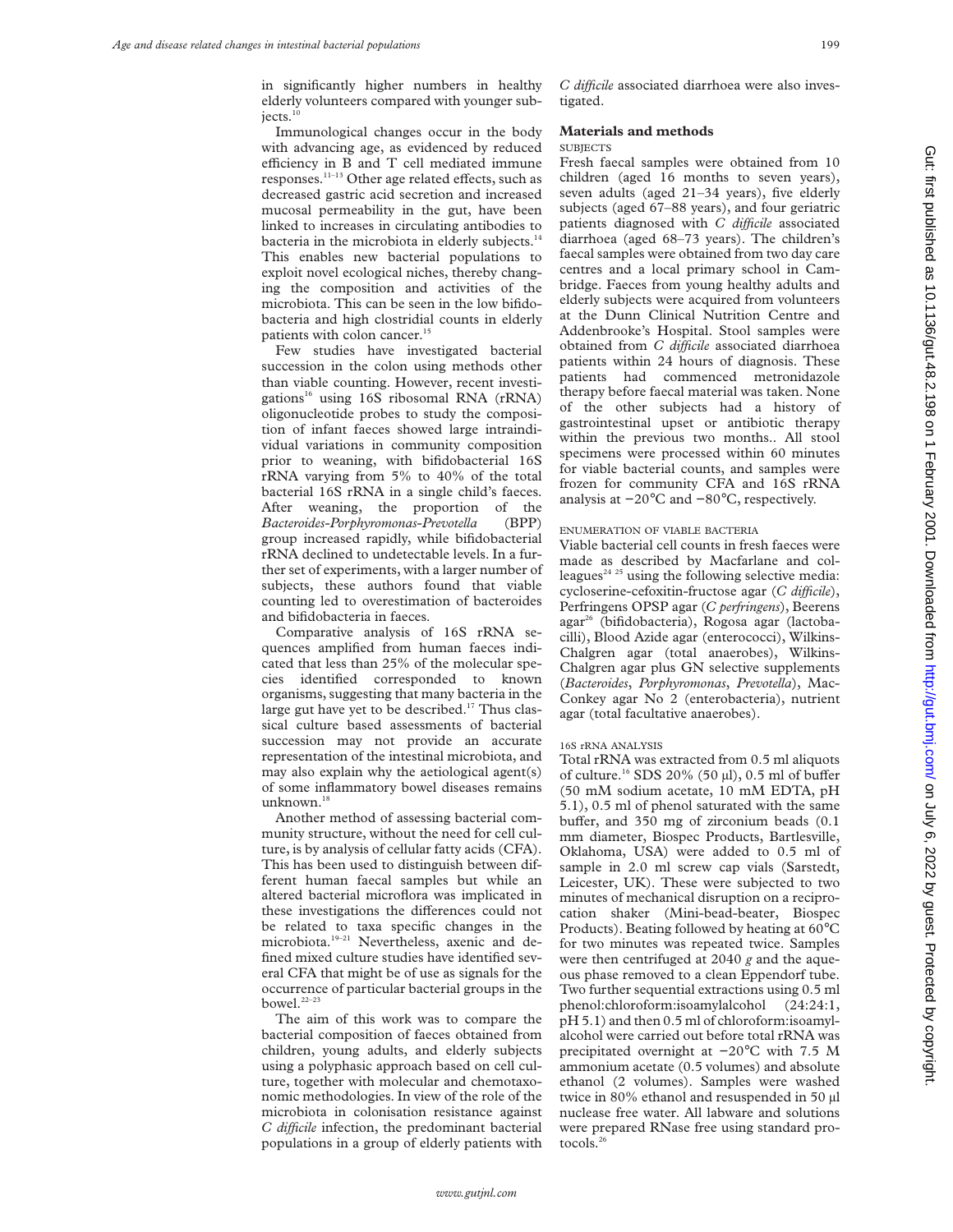*Table 1 Sequences (listed 5'* →*3') of 16S rRNA oligonucleotide probes*

| Target group   | Sequence           | $Td \, C$ | Reference                         |
|----------------|--------------------|-----------|-----------------------------------|
| Bacteria       | GCTGCCTCCCGTAGGAGT | 54        | Amann and colleagues $27$         |
| BPP group      | GCACTTAAGCCGACACCT | 46        | Dore and colleagues <sup>16</sup> |
| Bifidobacteria | CCGGTTTTMAGGGATCC  | 46        | Dore and colleagues <sup>16</sup> |
| Enterobacteria | CTTTTGCARCCCACT    | 44        | Nierswicky-Bauer <sup>28</sup>    |

Td, temperature of dissociation used in stringent washes following non-stringent hybridisation; BPP, *Bacteroides-Porphyromonas-Prevotella*.

> A suite of four oligonucleotide probes (table 1) were 5' end labelled with <sup>32</sup>P using  $[\gamma^{32}P]$ ATP (ICN Pharmaceuticals, Basingstoke, Hants, UK) and polynucleotide kinase. Reactions contained 5 µl of probe  $(100 \text{ ng/ml})$ , 2.5 µl of labelled ATP at a specific activity of 7000 Ci/mmol and a concentration of 160 mCi/ml,  $3 \text{ µ}$  of  $10 \times$  kinase buffer, 1  $\text{µ}$  of enzyme, 1.5  $\text{µ}$ of 1% Nonidet P-40, and 17 µl of nuclease free water. Tubes were mixed gently and incubated at 37°C for 30 minutes before labelled probe was purified using an Nensorb 20 nucleic acid purification cartridge (DuPont, Brussels, Belgium). The cartridge column was rinsed sequentially with 2 ml of absolute methanol, and then 2 ml of filter sterilised 0.14% triethylamine (100 mM Tris HCl, 1 mM EDTA, pH 7.7). Triethylamine solution (470 µl) was added to the labelled probe before it was passed through the column. After sequential washes with 2 ml of triethylamine solution and 2 ml of nuclease free water, the purified probe was eluted with 0.5 ml of 50% methanol.

> Prior to blotting, extracted RNA samples were diluted to a concentration of  $1-2$  ng/ $\mu$ l. RNA in 2.5 µl of extract was denatured by addition of 30 µl of 2% glutaraldehyde in 50 mM sodium phosphate (pH 7.0) and then diluted with 7.5 µl of nuclease free water and 210 µl of dilution water (50 µg polyadenylic acid, 1 µl of 2% bromophenol blue, 50 ml of nuclease free water). A slot blot device (Minifold II, Schleicher and Schuell, Inc., Keene, New Hampshire, USA) was used to transfer 50 µl of sample in triplicate Hybond N nylon membranes (Amersham, Little Chalfont, Berks, UK), with the vacuum adjusted to filter samples in 1–2 minutes. A reference series of RNA specific for each group was blotted to each membrane for normalisation. The membranes were then air dried and baked for two hours at 80°C.

> Membranes in hybridisation tubes (Robbins Scientific, Sunnyvale, California, USA) were prehybridised in 10 ml of hybridisation buffer  $(0.9 \text{ M NaCl}, 50 \text{ mM phosphate buffer (pH})$ 7.2), 5 mM EDTA, 10× Denhardt solution (34), 0.5% SDS, 0.05 mg/ml poly A) for two hours in a rotating hybridisation oven (Stuart Scientific, Redhill, Surry, UK) at 40°C. The hybridisation buffer was then replaced with 10 ml of fresh buffer containing labelled probe and incubated for a further 16 hours. The membranes were washed twice in 100 ml of wash solution (1% SDS,  $1 \times$  SSC) for one hour at 40°C, and twice again in 300 ml of wash solution at the precise dissociation temperature for the probe. The 32P signal was quantitated using an Instant Imager (Canberra Packard,

Pangbourne, Berks, UK) and ImageQuant software (Molecular Dynamics, Sunnyvale, California, USA).

Abundances of specific groups of bacteria were expressed as concentrations and as percentages of total SSU rRNA in the samples, as previously described.<sup>29-31</sup> Standard curves were calculated from reference RNA by linear regression for each probe, and this was used to account for any difference in radiosensitivity and hybridisation conditions between probes. RNA samples from the following microorganisms were used as references: *Bifidobacterium longum* (eubacterial domain probe and bifidobacteria genus probe), *Escherichia coli* (enterobacteria group probe), and *Bacteroides thetaiotaomicron* (bacteroides group probe).

#### CELLULAR FATTY ACID ANALYSIS

Bacterial community fatty acid structure was analysed by extraction of CFA from bacterial cell mass in a 10% faecal slurry in sterile distilled water. Duplicate aliquots (1 ml) of the fresh slurry were centrifuged (13600 *g*, 10 minutes) in an Eppendorf bench centrifuge and the resultant pellets washed in an equal volume of  $0.7\%$  MgSO<sub>4</sub> (w/v). CFA were extracted as described previously<sup>32</sup> using a model 5898A Microbial Identification System (Microbial ID Inc., Newark, Delaware, USA) which consisted of a Hewlett-Packard Model 6890 gas chromatograph fitted with dual 5% phenyl-methyl silicone capillary columns (0.2 mm×25 m), flame ionisation detectors, a Hewlett-Packard Model 7637A automatic sampler, and a Hewlett-Packard Vectra XM computer (Hewlett-Packard, Palo Alto, California, USA). Samples (2 µl) were injected onto the column with a temperature gradient from 170 to 270°C, injection port temperature 300°C, and ultra high purity hydrogen as the carrier gas. Peaks were automatically integrated and fatty acids identified using MIS Library Generation software.

#### CHEMICALS

Unless otherwise stated, all fine chemicals were obtained from Sigma Chemical Co (St Louis, Missouri, USA). Bacteriological culture media and associated antibiotic selective supplements were purchased from Oxoid (Basingstoke, UK).

## STATISTICAL ANALYSIS

Analysis of variance (ANOVA) between each group of subjects was calculated with Data Desk (version 6.0) software (Data Description Inc., Ithaca, New York, USA).

# ETHICAL PERMISSION

Subject consent was obtained for the investigations, and the study was approved by both the Dunn Clinical Nutrition Centre and Addenbrooke's local research ethics committees.

### **Results**

## BACTERIOLOGICAL ANALYSES

Results in figs 1 and 2 show that although total anaerobe counts were comparable in all four groups, bacterial compositions at the genus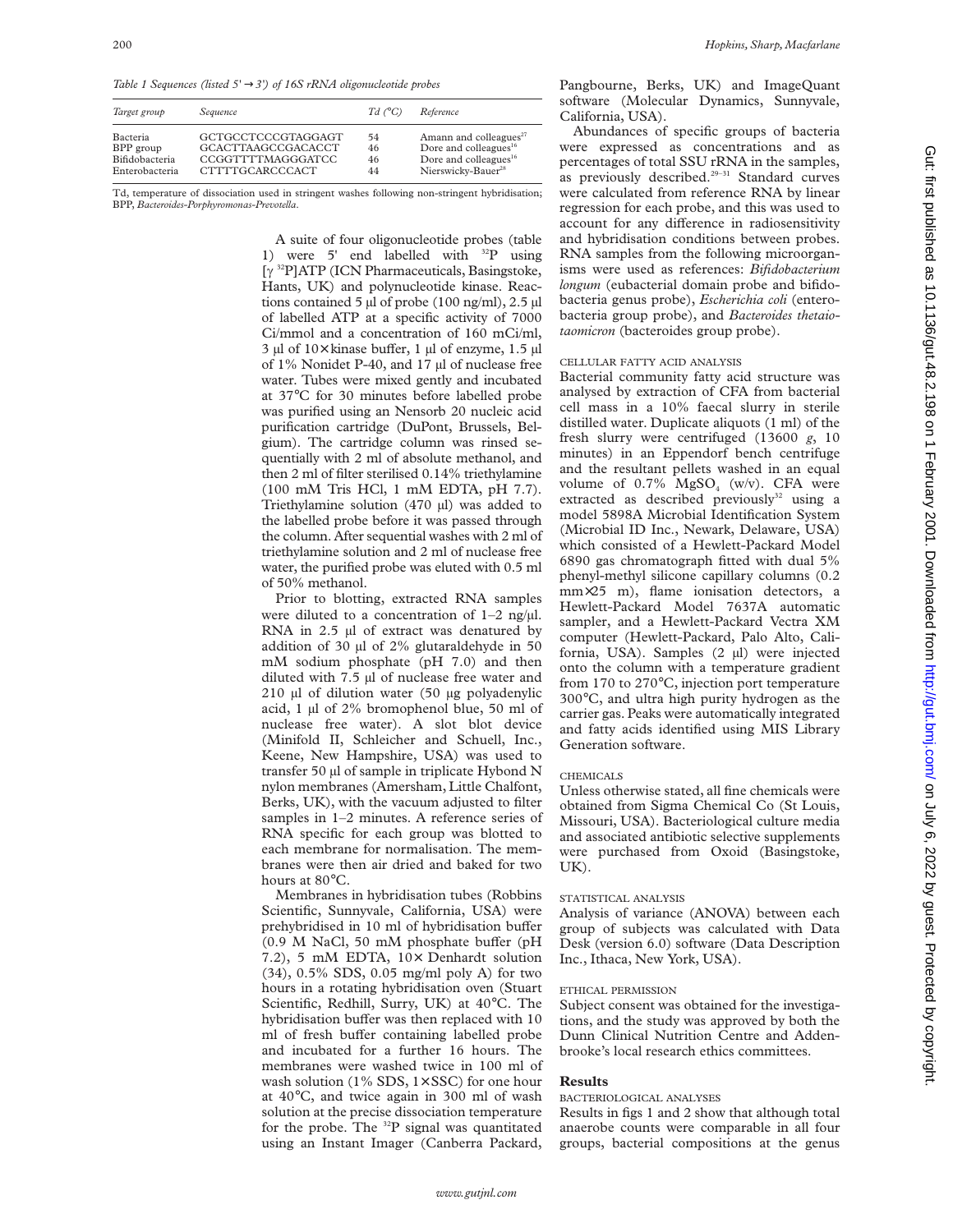

*Figure 1 Viable counts of bacteroides, bifidobacteria, enterobacteria, and total anaerobes in faeces of diVerent age groups. Results are mean (SEM) in children (n=5), adults (n=7), elderly subjects (n=4), and in patients with Clostridium diYcile associated diarrhoea (CDAD, n=4). BPP, Bacteroides-Porphyromonas-Prevotella.*

level varied markedly. BPP group organisms were significantly lower in *C diYcile* associated diarrhoea patients compared with children  $(p \le 0.0001)$ , young adult  $(p \le 0.0001)$ , and healthy elderly groups (p<0.001). Overall, bifidobacterial numbers were reduced in the elderly where two of four subjects had no detectable bifidobacteria, and one had low counts of *Bif angulatum* (log<sub>10</sub> 7.5 g/faeces). In contrast, however, the remaining subject in this group had very high numbers of these organisms in faeces (*Bif angulatum* 9.8; *Bif adolescentis* 9.6; *Bif longum* 9.2). Bacterial diversity was notably lower in the *C diYcile* associated diarrhoea subjects, with only one bacteroides (*Bacteroides* species BL) and one bifidobacterium (*Bif adolescentis*) being detected in this group (results not shown). Altogether, the most prevalent bifidobacterial species were *Bif angulatum* and *Bif adolescentis*, while the range of bacteroides species was more diverse. In contrast with bacteroides and bifidobacteria, species variations in clostridia and lactobacilli did not decline in the *C difficile* associated diarrhoea group, with the total counts of clostridia and lactobacilli being significantly higher in the *C diYcile* associated diarrhoea group compared with young adults  $(p<0.05)$  and elderly subjects  $(p<0.01)$ , respectively (fig 2).

Facultative anaerobes were lowest in the young adult group, with the highest popula-



*Figure 2 Viable counts of clostridia, lactobacilli, and enterococci in faeces obtained from children (n=5), adults (n=7), elderly subjects (n=4), and patients with Clostridium diYcile associated diarrhoeal (CDAD, n=4).*

tions occurring in *C diYcile* associated diarrhoea patients, although the only statistically significant difference was the increased prevalence of enterobacteria in children relative to adults (p<0.05). However, little interindividual species variation was observed with respect to these organisms.

#### 16S rRNA

Figure 3 shows that total bacterial 16S rRNA peaked in young adults whereas concentrations in *C diYcile* associated diarrhoea patients were significantly lower than in all other groups. The BPP probe showed similar levels of this rRNA in each subject group, except for the *C difficile* associated diarrhoea group where none was detected. Bifidobacterial rRNA concentrations were twice as high as the BPP group, and again very small amounts were present in the faeces of *C diYcile* associated diarrhoea patients. Stools from healthy elderly subjects contained either negligible or high amounts of bifidobacterial rRNA, resulting in a high standard error in this group. Low concentrations of enterobacterial 16S rRNA were found in all subjects in the study, with children's faeces containing twice the amount found in adults  $(p<0.01)$  and elderly subjects (p<0.01). The highest levels of enterobacterial rRNA were detected in *C difficile* associated diarrhoea patients.

Expressed as a percentage of total bacterial rRNA, the BPP group was still significantly lower in the *C difficile* associated diarrhoea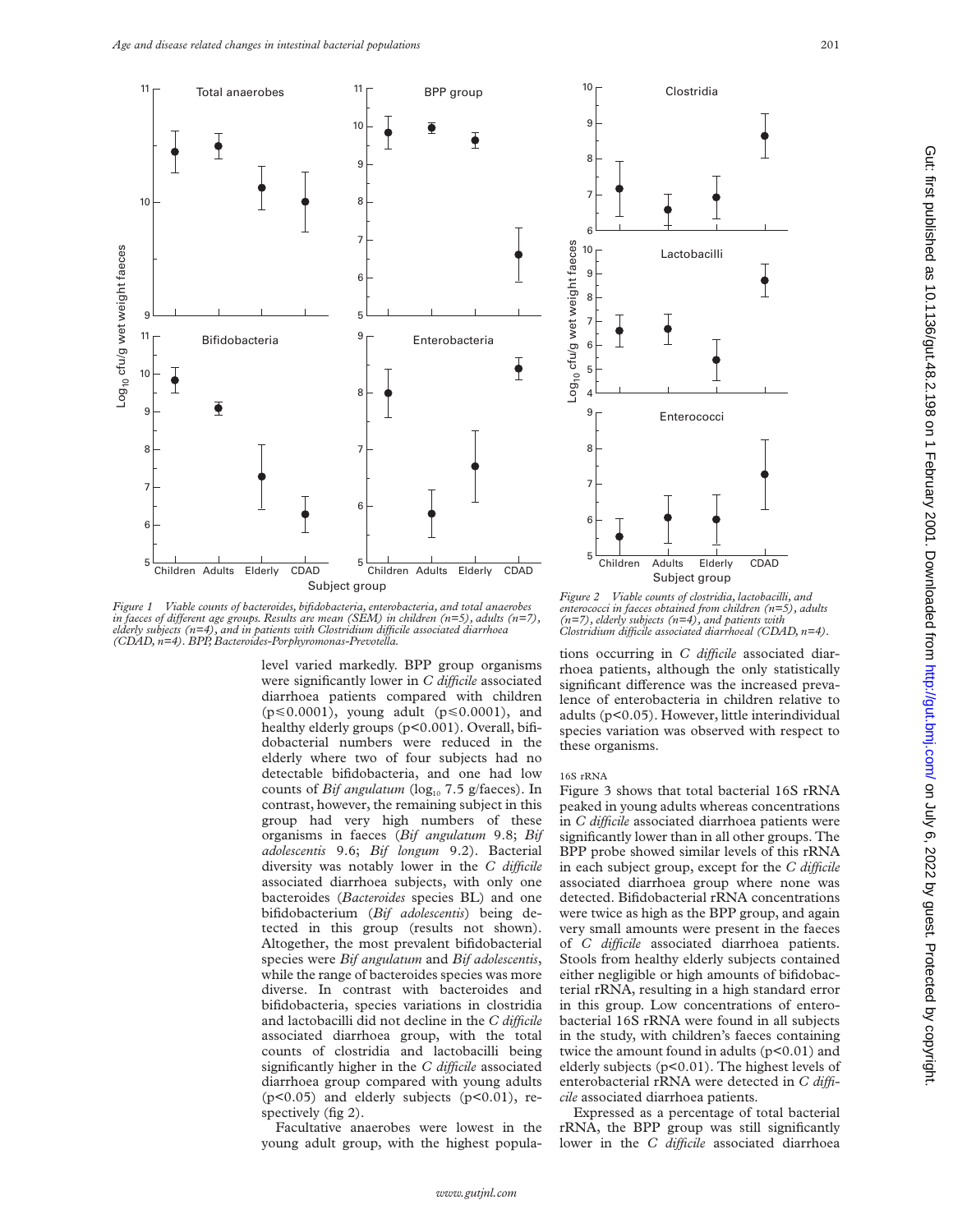

*Figure 3 16S rRNA concentrations in faeces. Results are mean (SEM) in children (n=10), adults (n=7), elderly subjects (n=5), and in patients with C diYcile associated diarrhoea (CDAD, n=4). BPP, Bacteroides-Porphyromonas-Prevotella.*

patients (table 2). Despite retaining a similar pattern to results expressed as a concentration, variation in the percentage of bifidobacterial rRNA within groups was seen to increase, particularly in patients with *C diYcile* associated diarrhoea which, as a consequence, was no longer significantly different from the other groups. With respect to the percentage of enterobacterial rRNA, the infant faecal samples were found to contain significantly higher amounts than the young adults  $(p<0.01)$  or healthy aging subjects (p<0.05), although all accounted for less than 2% of total rRNA. The proportion of enterobacterial rRNA in the *C diYcile* associated diarrhoea group was markedly higher, averaging about 10% of the total, which despite the high degree of variation within this group of subjects was found to be highly significant.

*Table 2 Percentage of specific 16S rRNA in the faeces of the different age groups* 

|                                               | % Total rRNA                                  |                                                  |                                                                 |                                                                    |  |
|-----------------------------------------------|-----------------------------------------------|--------------------------------------------------|-----------------------------------------------------------------|--------------------------------------------------------------------|--|
| Specific rRNA probe                           | <i>Children</i>                               | <i>Adults</i>                                    | Elderly                                                         | <i>CDAD</i>                                                        |  |
| BPP group<br>Bifidobacteria<br>Enterobacteria | $14.8(1.7)$ *<br>39.6(10.6)<br>$1.3(0.2)$ *†‡ | 9.1(2.7)<br>22.1(7.0)<br>$0.3(0.1)$ <sup>*</sup> | $9.7(3.9)$ $\ddagger$<br>29.1 (18.8)<br>$0.7(0.3)$ <sup>+</sup> | $0.0(0.0)$ *†‡<br>18.6(18.6)<br>$9.3(4.1)\text{\text{*}}\text{\%}$ |  |

Results are expressed as mean (SEM) percent in children (n=10), adults (n=5), elderly (n=4), and in elderly patients with *Clostridium difficile* associated diarrhoea (CDAD, n=4). Corresponding symbols in the same row indicate means are significantly different ( $p \le 0.05$ ).

CELLULAR FATTY ACID MEASUREMENTS

Whole community CFA analysis showed that faecal profiles differed considerably between the four groups (table 3) The straight chain saturated fatty acids 16:0 and 18:0 always predominated. Amounts of 12:0, 14:0, and 15:0 were lower in patients with *C difficile* associated diarrhoea, while the longer fatty acid 20:0 was significantly greater in this group. Of the unsaturated straight chain CFA, the absence of 16:1 *cis*9 was a characteristic of children, while relatively high amounts of the long chain 20:1 *cis*11 were only seen in the *C diYcile* associated diarrhoea patients. Faeces in the latter group also contained a greater percentage of 18:1 *cis*9 although this was only found to be significantly higher than in children.

The highest levels of branched CFA were seen in young adults with the total averaging almost 5% whereas these fatty acids comprised only 0.1% of the total CFA in stools of *C diYcile* associated diarrhoea patients. Deficiency of 15:0 anteiso and 15:0 iso CFA moieties was a characteristic of the *C diYcile* associated diarrhoea group and, although only minor amounts of 14:0 iso were detected in adults, its presence distinguished these subjects from children. Elevated 17:0 anteiso CFA were also found in this adult group, although this was not significantly different from the other subjects.

Dimethyl acyl (DMA) molecules were often present in lower proportions in the faeces of children and *C diYcile* associated diarrhoea patients, although the total values were not significantly different. However, when viewed individually, certain DMA analogues were indicative of different subject groups. Relatively high percentages of 18:1 *cis*11 DMA and 14:0 DMA distinguished adults from children and those with *C diYcile* associated diarrhoea, and 15:0 anteiso DMA was only detected in samples from the adult group. Furthermore, children's stools were unique in their lack of 18:0 DMA.

The cyclopropane fatty acid 19cyc9,10 and its DMA analogue, together with the hydroxyl CFA 18:0 12OH, were not detected in any stool samples. The shorter hydroxyl fatty acid 16:0 3OH was only found in faeces from young adults, although its presence was not consistent or statistically significant.

# **Discussion**

In addition to bacterial culture, in situ hybridisation with rRNA targeted oligonucleotide probes and CFA analysis can be used to monitor bacterial populations in complex microbiotas. rRNA synthesis is affected by cell growth rate and the nutritional environment, and therefore the amount of bound 16S rRNA probe also provides a measure of the metabolic status of individual bacterial populations.

Viable counts of the predominant bacteria in the faeces of adults and children highlighted differences in microbiota composition, such as higher bifidobacteria and clostridia populations in children. More significantly, enterobacterial carriage was 100-fold greater in these subjects (fig 1). Moreover, 16S rRNA abundance measurements demonstrated that en-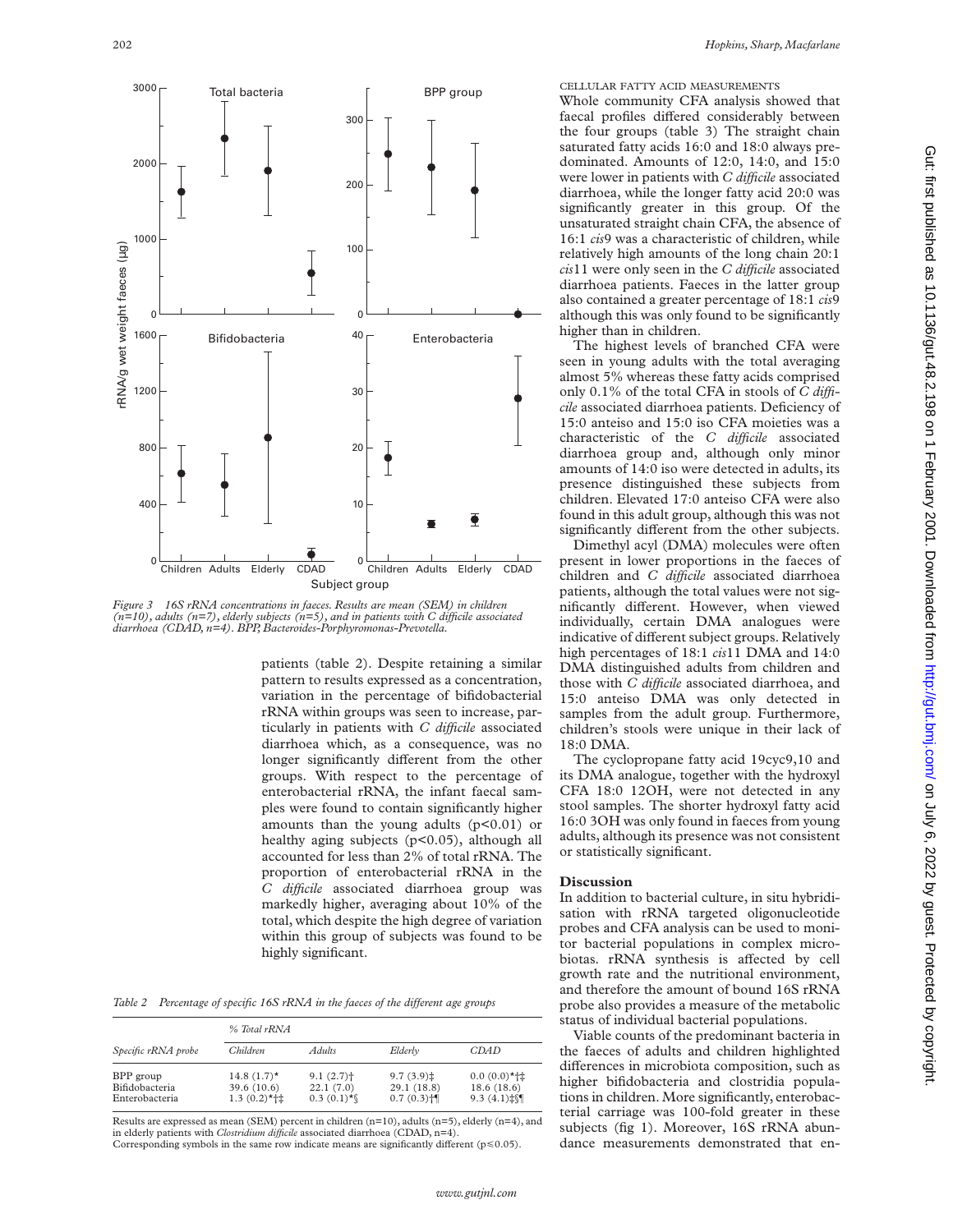*Table 3 Bacterial community cellular fatty acid (CFA) composition in the faeces of the different age groups* 

| CFA                        | Children                 | Adults                  | Elderly                  | <b>CDAD</b>              |  |  |  |  |
|----------------------------|--------------------------|-------------------------|--------------------------|--------------------------|--|--|--|--|
| Saturated straight chain   |                          |                         |                          |                          |  |  |  |  |
| 14:0                       | 4.4(1.1)                 | 4.1(1.8)                | 3.0(0.9)                 | 2.1(0.8)                 |  |  |  |  |
| 15:0                       | $1.7(0.5)$ *             | $3.0(0.8)$ <sup>+</sup> | $1.6(0.4)$ ‡             | $0.2(0.2)$ *†‡           |  |  |  |  |
| 16:0                       | 43.9 $(2.9)$ *†          | $24.8(3.3)$ *‡          | $37.0(3.8)$ ‡            | $30.3(5.6)$ <sup>+</sup> |  |  |  |  |
| 17:0                       | 1.4(0.6)                 | 3.4(1.9)                | 1.1(0.7)                 | 1.0(0.8)                 |  |  |  |  |
| 18:0                       | $24.1 (2.3)$ *           | $15.3(3.5)$ *           | 21.9(1.7)                | 16.9(2.7)                |  |  |  |  |
| 20:0                       | $2.9(1.1)$ *             | $2.7(1.6)$ <sup>+</sup> | $3.0(1.0)$ ‡             | $9.6(3.2)$ *†‡           |  |  |  |  |
| Total                      | $79.3(3.3)$ *†           | $58.3(7.5)$ *           | 68.4(5.7)                | $60.3(7.4)$ <sup>+</sup> |  |  |  |  |
| Unsaturated straight chain |                          |                         |                          |                          |  |  |  |  |
| $16:1$ $cis9$              | $0.0(0.0)*+1$            | 1.1 $(0.4)^*$           | $0.4(0.1)$ <sup>+</sup>  | $1.1(0.3)$ $\ddagger$    |  |  |  |  |
| $18:1$ $cis9$              | $6.9(1.8)$ *             | 8.2(2.3)                | 6.6(2.0)                 | $15.5(4.2)$ *            |  |  |  |  |
| $18:1$ $cis11$             | 3.9(1.0)                 | 6.7(3.5)                | 5.6(1.3)                 | 4.9(2.1)                 |  |  |  |  |
| 18:2 cis9, 12              | 3.5(0.9)                 | 8.2(5.0)                | 4.7(2.7)                 | 7.9(2.8)                 |  |  |  |  |
| $20:1$ $cis11$             | $0.2(0.2)$ *             | $0.2(0.2)$ <sup>+</sup> | $0.2(0.2)$ ‡             | $2.9(1.3)$ *†‡           |  |  |  |  |
| Total                      | $14.6(2.5)$ *            | 24.5(10.7)              | 17.5(4.6)                | 32.4 $(6.4)$ *           |  |  |  |  |
| Branched chain             |                          |                         |                          |                          |  |  |  |  |
| $14:0$ iso                 | $0.0(0.0)$ <sup>*</sup>  | $0.2(0.1)$ *†           | 0.0(0.0)                 | $0.0(0.0)$ <sup>+</sup>  |  |  |  |  |
| 15:0 anteiso               | $2.2(1.0)$ *             | $2.1(0.5)$ <sup>+</sup> | $1.1(0.3)$ $\ddagger$    | $0.0(0.0)*+1$            |  |  |  |  |
| $15:0$ iso                 | $0.4(0.2)*+1$            | $0.9(0.2)$ <sup>*</sup> | $0.7(0.2)$ <sup>-4</sup> | $0.0(0.0)$ $\sqrt[6]{ }$ |  |  |  |  |
| $16:0$ iso                 | 0.3(0.2)                 | 0.5(0.3)                | 0.4(0.3)                 | 0.0(0.0)                 |  |  |  |  |
| 17:0 anteiso               | 0.4(0.3)                 | 1.1(0.7)                | 0.3(0.2)                 | 0.1(0.1)                 |  |  |  |  |
| 17:0 iso                   | 0.2(0.2)                 | 0.5(0.3)                | 0.4(0.2)                 | 0.1(0.1)                 |  |  |  |  |
| Total                      | 3.3 $(1.2)$ <sup>*</sup> | $4.8(1.1)$ <sup>+</sup> | $2.5(0.7)$ ‡             | $0.1(0.4)$ *†‡           |  |  |  |  |
| Dimethyl acyl (DMA)        |                          |                         |                          |                          |  |  |  |  |
| 14:0 DMA                   | $0.0(0.0)*+$             | $0.6(0.2)$ *‡           | $0.3(0.1)$ <sup>+</sup>  | $0.1(0.1)$ $\ddagger$    |  |  |  |  |
| 15:0 anteiso DMA           | $0.0(0.0)$ *             | $0.5(0.1)$ *†‡          | $0.0(0.0)$ <sup>+</sup>  | $0.0(0.0)$ ‡             |  |  |  |  |
| 16:0 DMA                   | 1.0(0.3)                 | 2.4(0.6)                | 2.0(0.4)                 | 1.4(0.3)                 |  |  |  |  |
| 18:0 DMA                   | $0.0(0.0)*+1$            | $1.1(0.3)$ *            | $0.8(0.3)$ <sup>+</sup>  | $1.7(0.6)$ $\ddagger$    |  |  |  |  |
| 18:1 cis9 DMA              | 1.3(0.3)                 | 1.9(1.0)                | 1.2(0.5)                 | 0.5(0.3)                 |  |  |  |  |
| 18:1 <i>cis</i> 11 DMA     | $0.0(0.0)$ *†            | $1.1(0.3)$ *‡           | $0.5(0.1)$ <sup>{</sup>  | $0.1(0.1)$ $\sharp$      |  |  |  |  |
| 19cvc9,10 DMA              | 0.0(0.0)                 | 0.0(0.0)                | 0.0(0.0)                 | 0.0(0.0)                 |  |  |  |  |
| Total                      | 2.3(0.5)                 | 7.5(1.9)                | 4.8(0.6)                 | 3.8(0.3)                 |  |  |  |  |

Results are expressed as mean (SEM) percent in children (n=10), adults (n=7), elderly (n=5), and in elderly patients with *Clostridium difficile* associated diarrhoea (CDAD, n=4).

Corresponding symbols in the same row indicate means are significantly different ( $p \le 0.05$ ).

terobacterial, bifidobacterial, and BPP group organisms were proportionally high in children, showing that their microbiotas were less complex bacteriologically than those of the adult microflora (fig 3). Other workers have reported that while the overall structure of the microbiota in infants may be adult-like, facultative anaerobes often remain at elevated levels,<sup>5</sup> and our results show that this extends beyond infancy into childhood. The eventual decline in enterobacteria as the microbiota develops is due to proliferation of anaerobic species and increasing competition for nutrients from other microorganisms.

Viable counts and estimations of 16S rRNA abundance in this study are in agreement with early investigations<sup>8</sup> <sup>9</sup> that reported declining anaerobe populations and increased enterobacterial numbers in elderly people. However, bifidobacterial RNA results from elderly subjects were highly skewed because while these individuals, as a group, had reduced levels of culturable faecal bifidobacteria, one subject, who was a 67 year old unusually health and fitness conscious male, had very high counts of these organisms, belonging to several species. It was these bacteria that were responsible for the high mean 16S rRNA concentrations shown in fig 3.

The percentage of bifidobacterial 16S rRNA in adults was greater than that found in other investigations that have examined 16S rRNA/ DNA by fluorescent in situ hybridisation and random sequencing.17 33 34 However, in our work, population abundance was expressed as both total quantities of SSU rRNA per gram of faeces and as a proportion of the total. This was made possible by careful quantitation of the procedure used to extract rRNA from faeces.

Expressing the abundance of a specific microbial population as total quantities allows more confident expression of the contribution made by a bacterial population to overall community composition. Changes in population abundance, measured and expressed as a proportion of total rRNA, may represent shifts in total community structure and ribosomal abundance, and not changes in absolute amounts.

Discrepancies between methods used for quantitation of bifidobacteria in faeces have been reported by other workers. For example, fluorescent in situ hybridisation gives a lower estimate of bifidobacteria compared with plate counts.35–37 Although these observations reflect inherent differences in experimental methodology, it would be useful to be able to compare the origins and transit times of the faecal samples used, since after thriving in the caecum the suboptimal environmental conditions encountered by bacteria in the distal bowel or faeces, such as depletion of preferred energy substrates, would result in lower rRNA yields.

Despite the low numbers of *C diYcile* associated diarrhoea patients, the faecal microflora in this group was markedly different from all other samples (figs 1–3). Only one bacteroides was isolated from these subjects, and the absence of specific 16S rRNA confirmed their low prevalence. Bifidobacteria were also minor constituents of the faecal microflora, although this was in part a reflection of low bacterial species diversity and reduced cell numbers in the microbiota as a whole. The sharp reduction in anaerobes was primarily related to metronidazole treatment, even though faecal samples were obtained from *C diYcile* associated diarrhoea patients on the day of diagnosis. This was because a combination of severe diarrhoea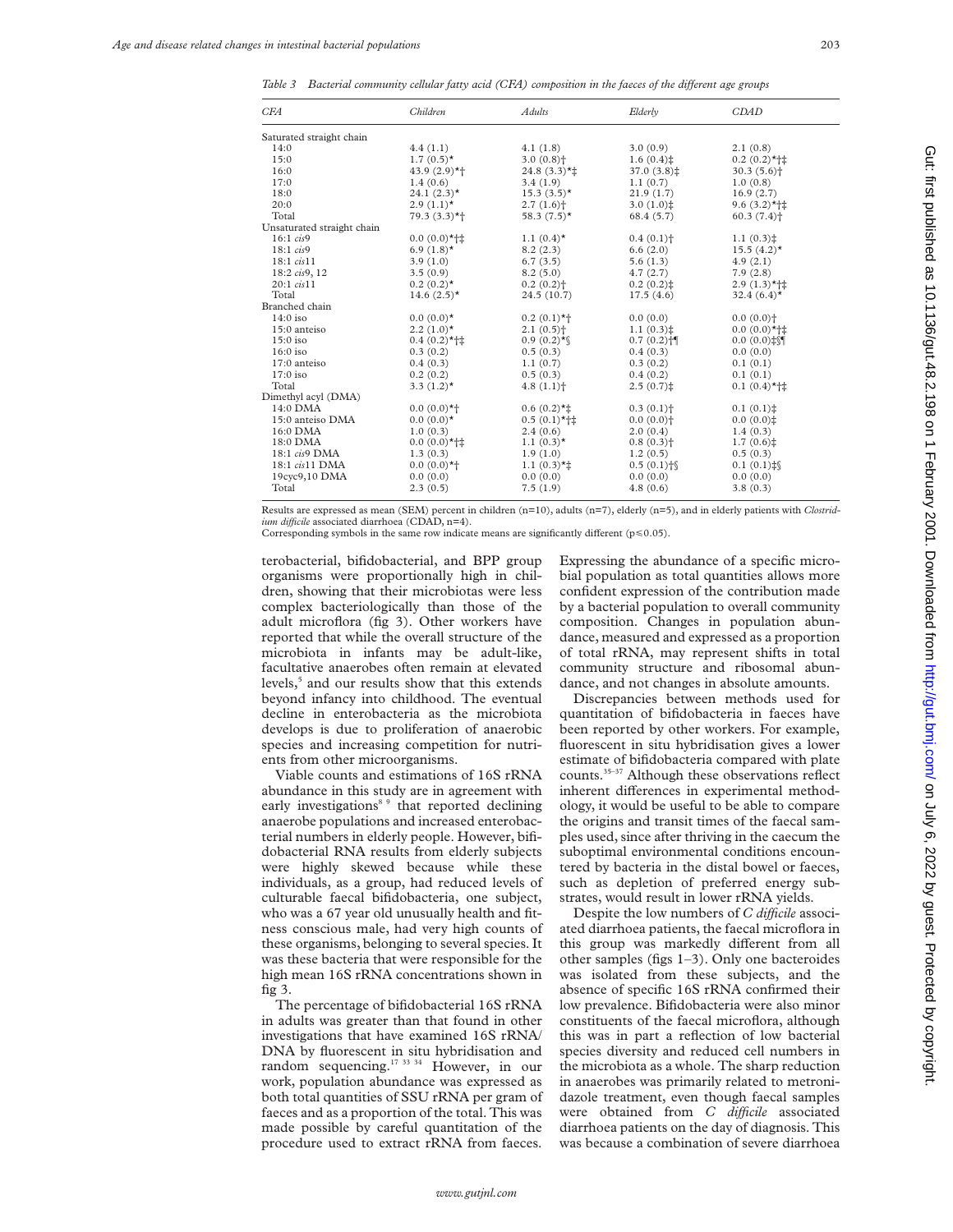and incapacity impeded stool collection, and the first dose of metronidazole was often administered before a suitable specimen could be obtained. The increase in facultative anaerobes in these subjects was further indicative of metronidazole therapy, which is selective against obligate anaerobes. By far the greatest enterobacterial activity was detected in the *C diYcile* associated diarrhoea group (9.3% of total rRNA) reflecting severe disturbances in the gut microbiota in these patients. Nevertheless, viable counts showed that anaerobic species such as clostridia and lactobacilli were present in high numbers, indicating that the altered state of the microflora was not entirely antibiotic related.

The absence of bifidobacteria, or their low numbers in the elderly, may have metabolic and health consequences for the host because they play an important role in the body affecting immune system reactivity and a multiplicity of other physiological functions.<sup>38</sup> Bifidobacteria are also involved in colonisation resistance in the bowel, $39-41$  for example, oral administration of *Bif breve* has been shown to eradicate *Campylobacter jejuni* from stools of children with enteritis.<sup>42</sup>

The scarcity of bifidobacteria, together with low levels of bifidobacterial rRNA in some elderly subjects, suggests that treatment with probiotics or prebiotics may be beneficial in these individuals.30 43 44 Due to low bifidobacterial species diversity, probiotics would provide an immediate increase in bifidobacteria in the bowel while prebiotic feeding could be used to facilitate expansion of indigenous bifidobacteria populations and maintain the probiotics. However, bifidobacteria have been shown to exhibit strong carbohydrate substrate preferences,<sup>45</sup> demonstrating the need to identify the species specificities associated with individual prebiotics if they are to be used effectively.

CFA analysis has been used in several studies on bacterial composition and biomass estimations in a variety of environments.19 20 21 46 47 In the current work, whole community CFA analysis confirmed that this technology could distinguish between the faeces of different age groups. This was achieved through cataloguing specific signature fatty acids that could be used to identify particular groups of bacteria. Thus branched chain CFA have been linked to Gram positive microorganisms while cyclopropane CFA are associated with anaerobic species, although neither are exclusive to these groups.48 A potential confounding factor in using CFA profiles in this way is that fatty acid synthesis is strongly affected by environmental conditions, which due to variations in substrate availability in the bowel and differences in gut transit times could affect faecal analysis.<sup>49</sup> However, branched chain fatty acids form an intrinsically high proportion of CFA in bacteroides, even during growth in diverse nutritional and environmental conditions,<sup>23</sup> and it is noteworthy that these molecules were not present in *C diYcile* associated diarrhoea stools. Since levels of 15:0 anteiso CFA exhibited a degree of correlation with 16S rRNA abundance and viable counts for BPP group organisms, this

fatty acid appears to be a useful marker for these bacteria in faeces. The *C diYcile* associated diarrhoea group was also characterised by high levels of 20:1 *cis*11 in their stools. While not present in *C diYcile*, this CFA is a minor cell membrane component in other intestinal clostridia. Pure culture experiments with *C septicum* have shown that 20:1 *cis*11 is associated with high specific growth rates $^{23}$  and so its detection in *C diYcile* associated diarrhoea patients is likely to be related to more rapid gut transit times. The notion that 20:1 *cis*11 indicated elevated clostridial populations in faeces was supported by viable count data (fig 2), although its close relationship with bacterial growth renders it unsuitable as a signal molecule for faecal clostridia.

DMA analogues were minor CFA in the *C diYcile* associated diarrhoea group compared with young adults and elderly subjects. The reduction in 18:1 *cis*9 DMA, and to a lesser extent 18:1 *cis*11 DMA, which have previously been linked with bifidobacteria,<sup>22</sup> could be taken as evidence of their low numbers. Despite this, the association of DMA synthesis with low specific growth rates $23$  indicates these reductions can also be attributed to rapid colonic transit times associated with diarrhoea. Conversely, 18:0 DMA CFA were mainly detected in *C diYcile* associated diarrhoea subjects due to their high levels of clostridia and enterococci.<sup>22</sup> The proportion of 18:0 DMA was significantly lower in the children's group compared with all other groups, as indeed were the majority of DMA moieties. This was probably as a result of low enterococcal carriage in these subjects (fig 2).

CFA measurements do not discriminate between bacterial and mammalian fatty acids, and faecal CFA profiles may have been affected by residual dietary lipids or exfoliated colonic epithelial cells because they contain some fatty acids that occur in bacteria, such as palmitate (16:0).50 However, as faeces largely consist of bacterial cell mass, <sup>2</sup> these factors are unlikely to have had significant quantitative or qualitative effects on the analyses made in this investigation.

In summary, polyphasic analysis of the faecal microflora demonstrated major changes in bacterial community structure associated with disease and aging in the host. In general, viable counts of gut microorganisms correlated with rRNA hybridisation data. While CFA analysis was useful in distinguishing between stools provided by different subject groups, and 15:0 anteiso CFA related to the occurrence of bacteroides in faeces, fatty acids identified as putative indicators of Gram positive species such as bifidobacteria, enterococci, and clostridia were less promising in that no one signal molecule was exclusive to these groups.

- 2 Macfarlane GT, Cummings JH. The colonic flora, fermentation and large bowel digestive function. In: Phillips SF, Pemberton JH, Shorter RG, ed. *The large intestine: physiology, pathophysiology and disease.* New York: Raven Press, 1991:51–92.
- 3 Cummings JH, Macfarlane GT. The role of intestinal bacteria in nutrient metabolism. *Clin Nutr* 1997;**16**:3–11.

<sup>1</sup> Lovat LB. Age related changes in gut physiology and nutri-tional status. *Gut* 1996;**38**:306–9.